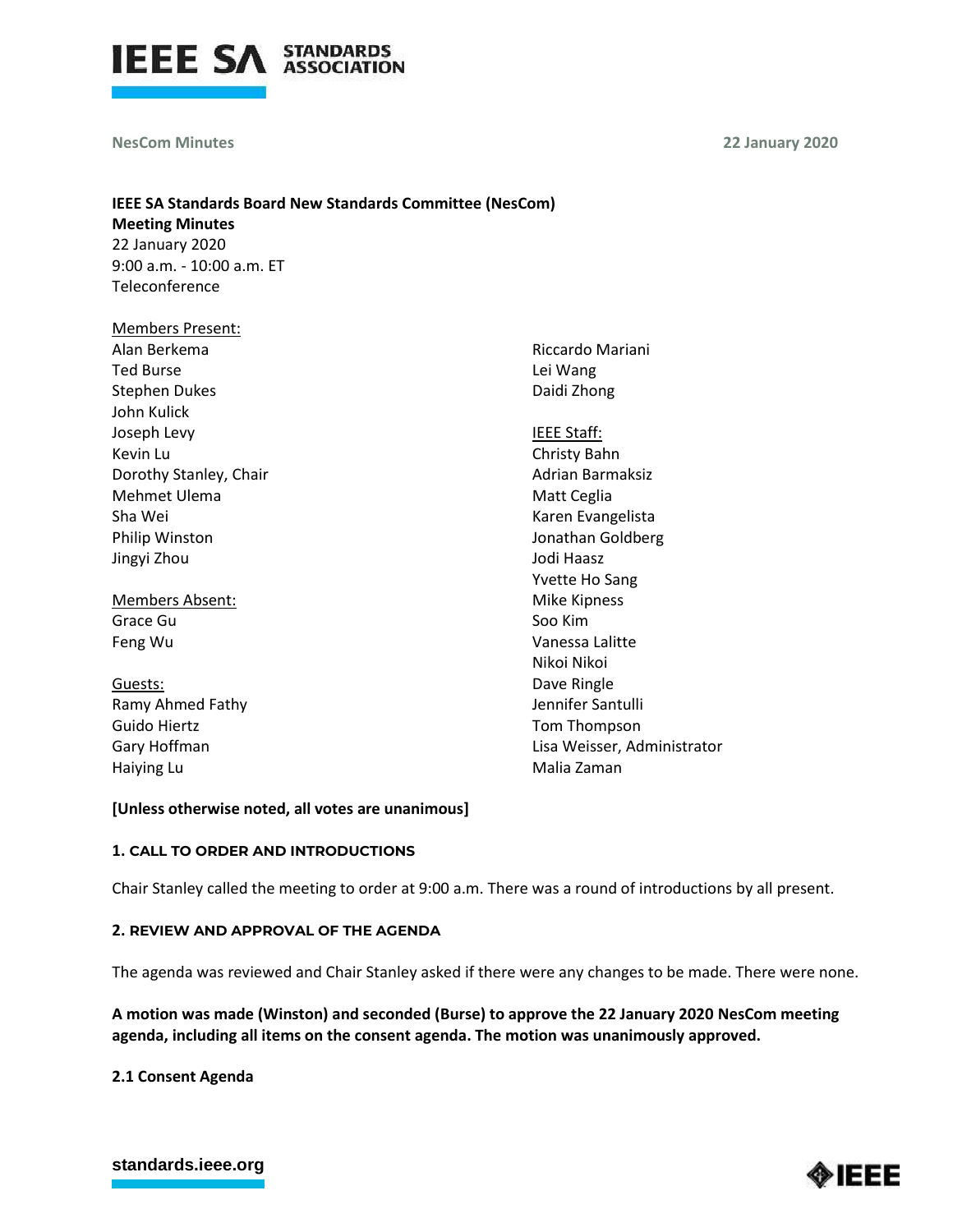### **2.1.1 Requests to Remove PARs from the Administrative Withdrawal List**

**2.1.1.1 P1036 'Guide for the Application of Shunt Power Capacitors'**

**2.1.1.2 PC62.11 'Standard for Metal-Oxide Surge Arresters for AC Power Circuits (> 1 kV)'**

**2.1.1.3 PC135.80/Cor 1 'Standard for Fasteners for Overhead Line Construction - Corrigendum 1: Table 5 - Dimensions of Hex Nuts'**

*NB: The approval to remove these PARs from the 2019 administrative withdrawal list was included in the approval of the agenda and the consent agenda and these PARs have been removed from the administrative withdrawal list.*

#### **2.1.2 PARs to be Administratively Withdrawn**

**P2025.1** (CES/SC) Standard for Consumer Drones: Taxonomy and Definitions (New PAR)

**P2025.2** (CES/SC) Standard for Consumer Drones: Privacy and Security (New PAR)

**P3030** (CES/SC) Standard for Consumer 3D Printing: Overview and Architecture (New PAR)

*NB: The approval of these administrative withdrawals was included in the approval of the agenda and the consent agenda and these PARs have been withdrawn.*

#### **2.1.3 Standards Committee Change Request for 1857 WG**

Request to move the existing 1857 Working Group, including the following PARs and standards from the (current) C/SAB Standards Committee to the C/DC Standards Committee:

IEEE 1857-2013 IEEE 1857a-2014 IEEE 1857.2-2013 IEEE 1857.3-2013 IEEE 1857.4-2018 IEEE 1857.5-2015 IEEE 1857.6-2018 IEEE 1857.7-2018 IEEE P1857.8 IEEE P1857.9 IEEE P1857.10

*NB: The approval of this Standards Committee Change request was included in the approval of the agenda and the consent agenda. This change will be made and the PARs and standards will be moved with the assistance of the myProject team.* 

#### **3. APPROVAL OF MINUTES FROM THE 6 NOVEMBER 2019 MEETING**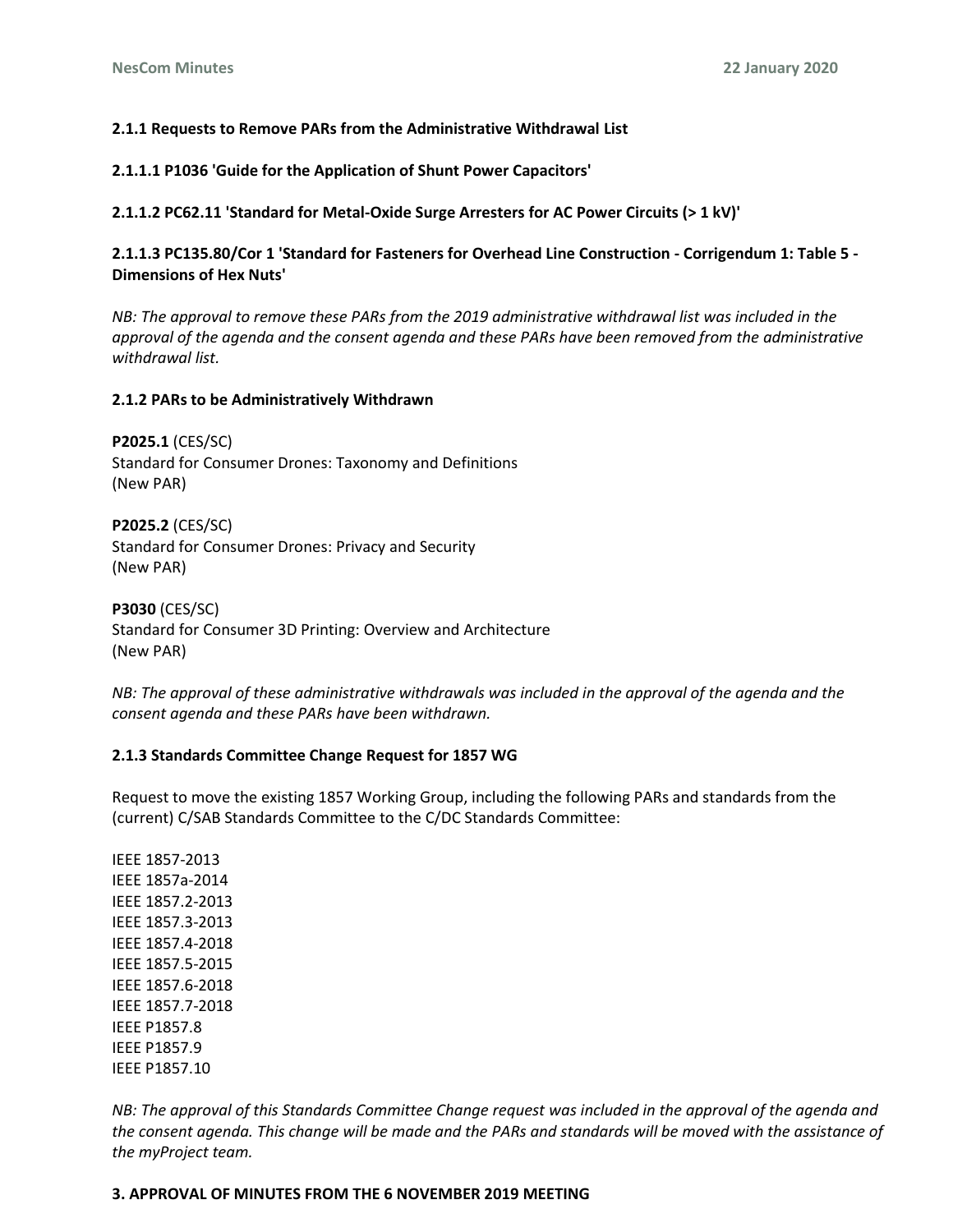A motion was made to approve the minutes of the 6 November 2019 NesCom meeting. The motion was unanimously approved.

#### **4. PARS FOR DISCUSSION**

#### **4.1 Modified PARs**

#### IEEE Computer Society/LAN/MAN Standards Committee

#### **P802.1CS**

Standard for Local and Metropolitan Area Networks -- Link-local Registration Protocol **Recommendation: Approve modified PAR**

#### **P802.3ct**

Standard for Ethernet Amendment: Physical Layers and Management Parameters for 100 Gb/s Operation over DWDM (dense wavelength division multiplexing) systems **Recommendation: Approve modified PAR**

#### IEEE Computer Society/Software & Systems Engineering Standards Committee

#### **P24774**

Systems and software engineering--Life cycle management--Specification for process description **Recommendation: Approve modified PAR**

#### IEEE Industry Applications Society/Industrial & Commercial Power Systems Standards Development Committee

#### **P3002.9**

Recommended Practice for Conducting Transient Stability Studies and Analysis of Industrial and Commercial Power Systems **Recommendation: Approve modified PAR**

#### **P3003.5**

Recommended Practice for Connections to Earth for Alternating Current (AC) Industrial and Commercial Power Systems Facilities

**Recommendation: Approve modified PAR**

#### IEEE Industry Applications Society/Petroleum & Chemical Industry

#### **P303**

Recommended Practice for Auxiliary Devices for Rotating Electrical Machines in Class I, Division 2 and Zone 2 Locations and Class II, Division 2 and Zone 22 Locations **Recommendation: Approve modified PAR**

#### **P841**

Standard for Petroleum and Chemical Industry--Premium-Efficiency, Severe-Duty, Totally Enclosed Squirrel Cage Induction Motors--0.75-370 kW (1-500 hp) **Recommendation: Approve modified PAR**

#### IEEE Power and Energy Society/Insulated Conductors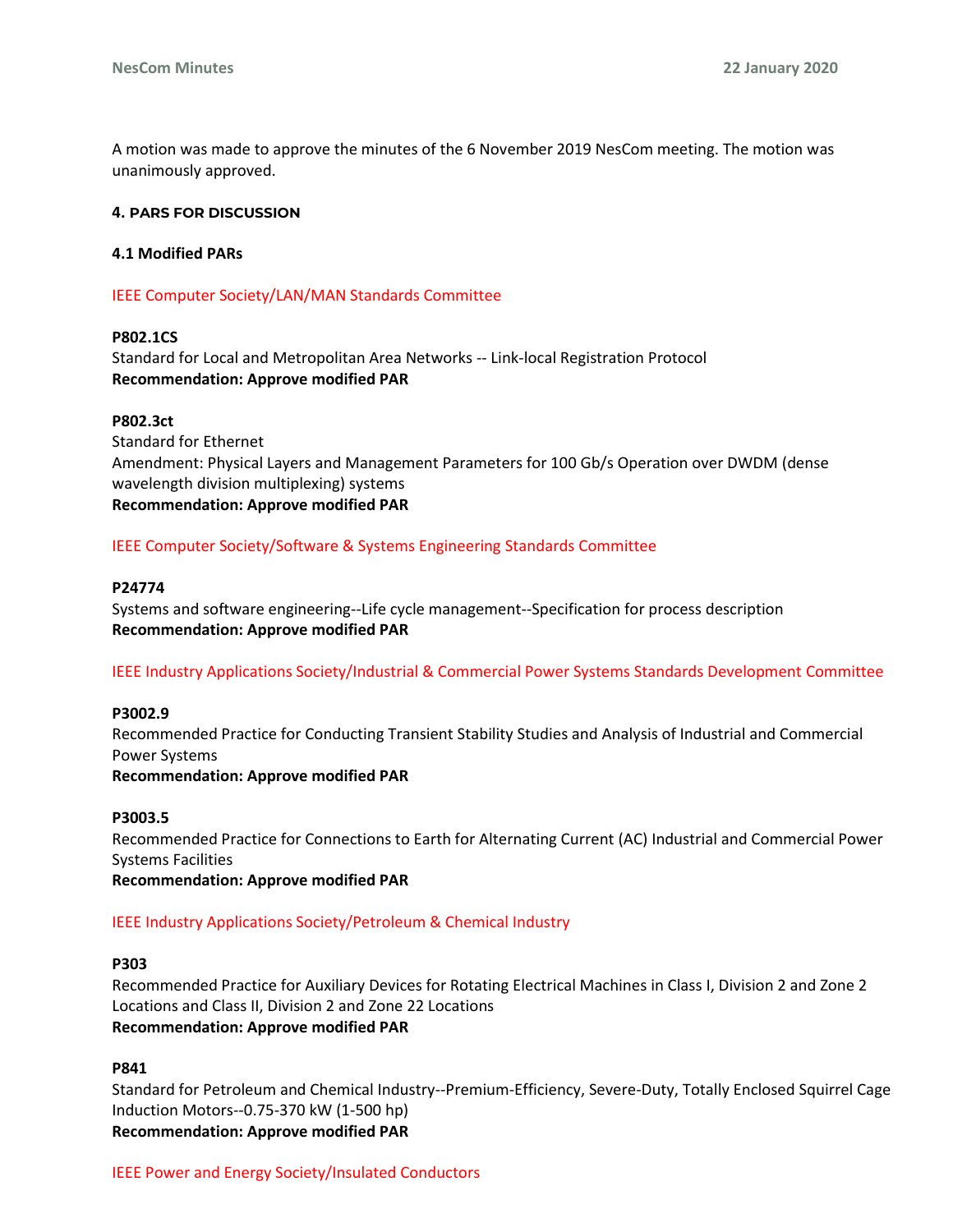### **P1235**

Guide for Properties of Stripes and Ridges for Identification of Underground Power Cable Jackets and Ducts **Recommendation: Approve modified PAR**

IEEE Power and Energy Society/Switchgear

**PC37.121** Guide for Switchgear - Unit Substation - Requirements **Recommendation: Approve modified PAR**

# **4.2 Extension Requests**

IEEE-SASB Coordinating Committees/SCC39 - International Committee on Electromagnetic Safety

### **PC95.3**

Recommended Practice for Measurements and Computations of Electric, Magnetic and Electromagnetic Fields With Respect to Human Exposure to Such Fields, 0 Hz-300 GHz **Recommendation: Approve request for an extension until December 2021 (8 approve, 0 disapprove, 2 abstain [Berkema, Winston])**

# **4.3 New PARs**

IEEE SA Board of Governors/Corporate Advisory Group

### **P2857**

Standard for Wireless Smart Utility Network Field Area Network (FAN) **Recommendation: Approve new PAR until December 2024**

# IEEE Computer Society/LAN/MAN Standards Committee

### **P802.1AEdk**

Standard for Local and metropolitan area networks-Media Access Control (MAC) Security Amendment 4: MAC Privacy protection **Recommendation: Approve new PAR until December 2024**

### **P802.3cw**

Standard for Ethernet Amendment: Physical Layers and Management Parameters for 400 Gb/s Operation over DWDM (dense wavelength division multiplexing) systems **Recommendation: Approve new PAR until December 2024**

### **P802.3cx**

Standard for Ethernet Amendment: Media Access Control (MAC) service interface and management parameters to support improved Precision Time Protocol (PTP) timestamping accuracy **Recommendation: Approve new PAR until December 2024**

### **P802.16t**

Standard for Air Interface for Broadband Wireless Access Systems Amendment - Fixed and Mobile Wireless Access in Narrowband Channels **Recommendation: Approve new PAR until December 2024**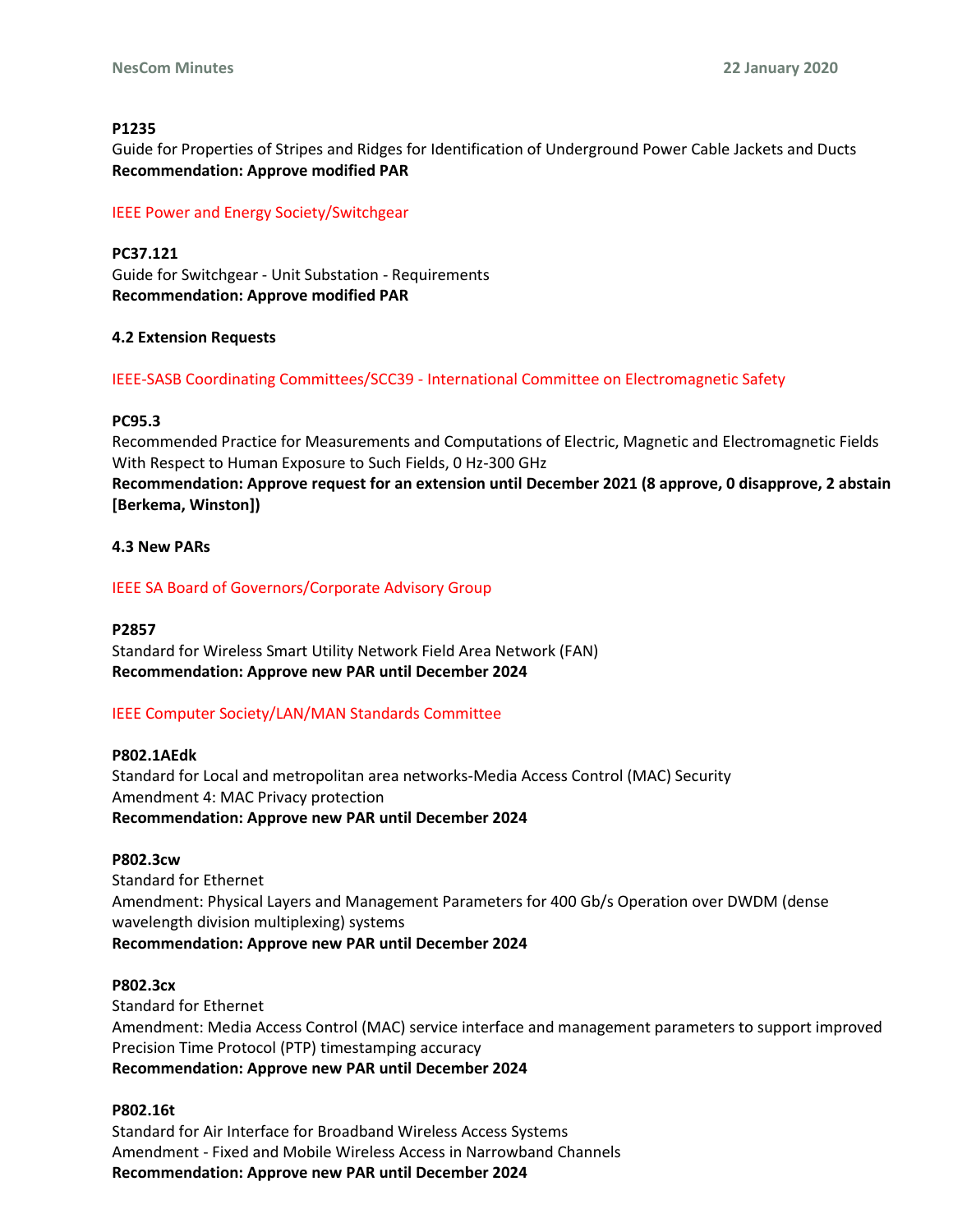### **P802f**

Standard for Local and Metropolitan Area Networks: Overview and Architecture Amendment: YANG Data Model for EtherTypes **Recommendation: Approve new PAR until December 2024**

### IEEE Computer Society/Software & Systems Engineering Standards Committee

# **P24641**

Methods and Tools for Model-based Systems and Software Engineering **Recommendation: Approve new PAR until December 2024**

# IEEE Computer Society/Standards Activities Board

### **P2807.2**

Guide for Application of Knowledge Graphs for Financial Services **Recommendation: Approve new PAR until December 2024**

### **P2858**

Standard for Mini-program Architecture and Technical Requirements **Recommendation: Approve new PAR until December 2024**

### **P2863**

Recommended Practice for Organizational Governance of Artificial Intelligence **Recommendation: Approve new PAR until December 2024**

# IEEE Consumer Electronics Society/Blockchain Standards Committee

### **P2145**

Standard Framework and Definitions for Blockchain Governance **Recommendation: Conditionally approve new PAR until December 2024; contingent upon changing the title to 'Standard for Framework and Definitions for Blockchain Governance'.**

*NB: The condition has been met.*

### **P2146.1**

Standard for Entity-Based Risk Mutual Assistance Model through Blockchain Technology **Recommendation: Approve new PAR until December 2024**

### **P2146.2**

Standard for External Data Retrieval of Blockchain for Risk Mutual Assistance Model **Recommendation: Approve new PAR until December 2024**

### IEEE Consumer Electronics Society/Standards Committee

### **P2040**

Standard for General Requirements for Fully Automated Vehicles Driving on Public Roads **Recommendation: Approve new PAR until December 2024**

### **P2040.1**

Taxonomy and Definitions for Connected and Automated Vehicles **Recommendation: Approve new PAR until December 2024**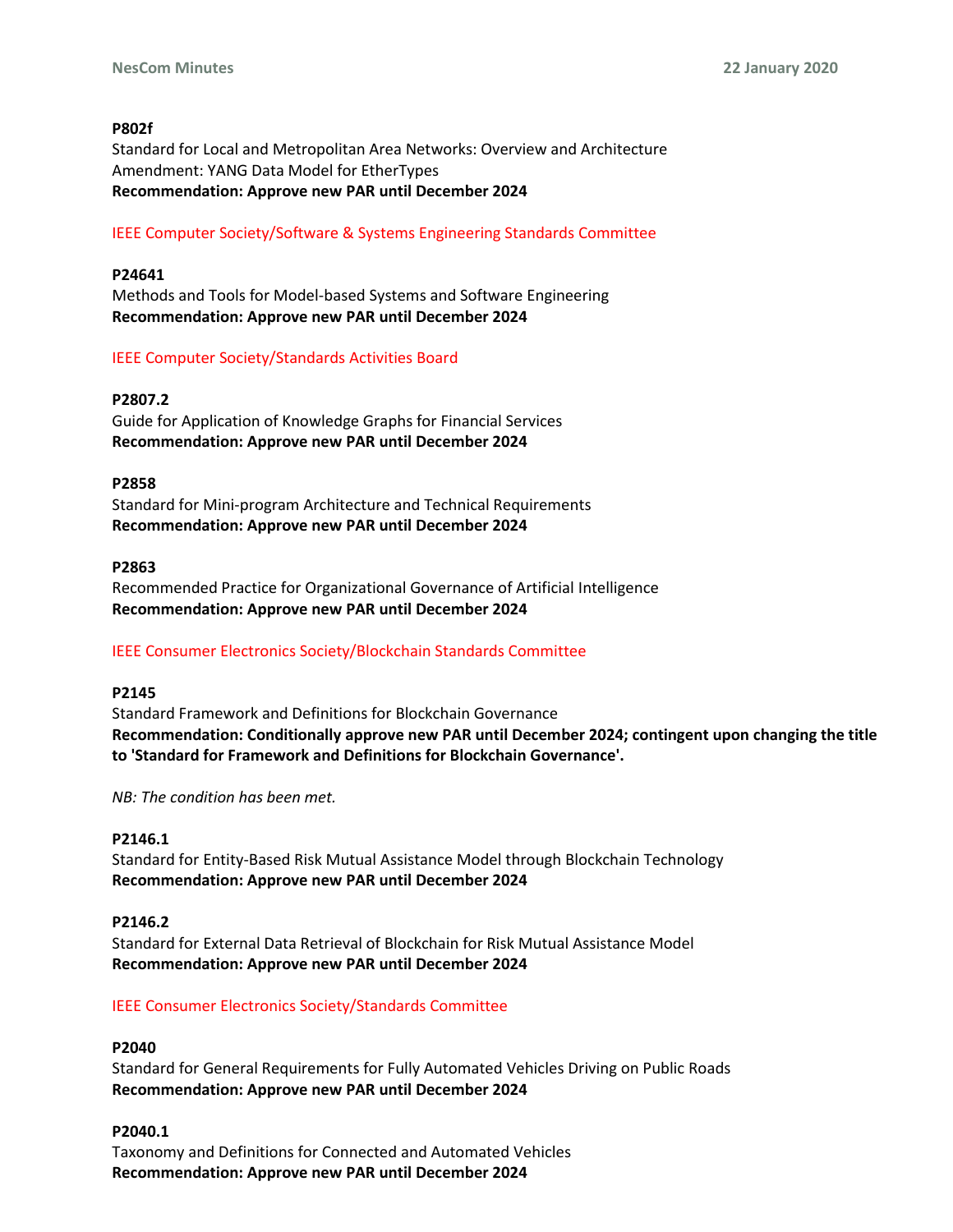### **P2040.2**

Recommended Practice for Multi-Input Based Decision Making of Automated Vehicles Driving on Public Roads **Recommendation: Approve new PAR until December 2024**

### **P2040.3**

Recommended Practice for Permitting Automated Vehicles to Drive on Public Roads **Recommendation: Approve new PAR until December 2024**

### **P2859**

Standard for Biometric Multi-modal Fusion **Recommendation: Approve new PAR until December 2024**

### **P2861**

Standard for Mobile Gaming Performance Evaluation and Optimization **Recommendation: Approve new PAR until December 2024**

### IEEE Dielectrics and Electrical Insulation Society/Standards Committee

#### **P2862**

Recommended Practice for Partial Discharge Measurements under AC Voltage with VHF/UHF Sensors during Routine Tests on Factory and Pre-moulded Joints of HVDC Extruded Cable Systems up to 800 kV **Recommendation: Approve new PAR until December 2024**

### IEEE Geoscience and Remote Sensing Society/Standards Committee

### **P4005**

Standard Protocol and Scheme for Measuring Soil Spectroscopy **Recommendation: Approve new PAR until December 2024**

### IEEE Power and Energy Society/Electric Machinery

#### **P1719**

Guide for Evaluating Stator Cores of AC Electric Machines Rated 1 MVA and Higher **Recommendation: Approve new PAR until December 2024**

### IEEE Power and Energy Society/Surge Protective Devices/Low Voltage

#### **PC62.38**

Test Methods and preferred values for hybrid integrated circuit components containing gas discharge tube and metal oxide varistor technologies

**Recommendation: Approve new PAR until December 2024**

### IEEE Power and Energy Society/Switchgear

### **PC37.04-2018/Cor 1**

Standard for Ratings and Requirements for AC High-Voltage Circuit Breakers with Rated Maximum Voltage Above 1000 V - Corrigendum 1 **Recommendation: Approve new PAR until December 2024**

#### **PC37.09-2018/Cor 1**

Draft Standard Test Procedures for AC High-Voltage Circuit Breakers with Rated Maximum Voltage above 1000 V - Corrigendum 1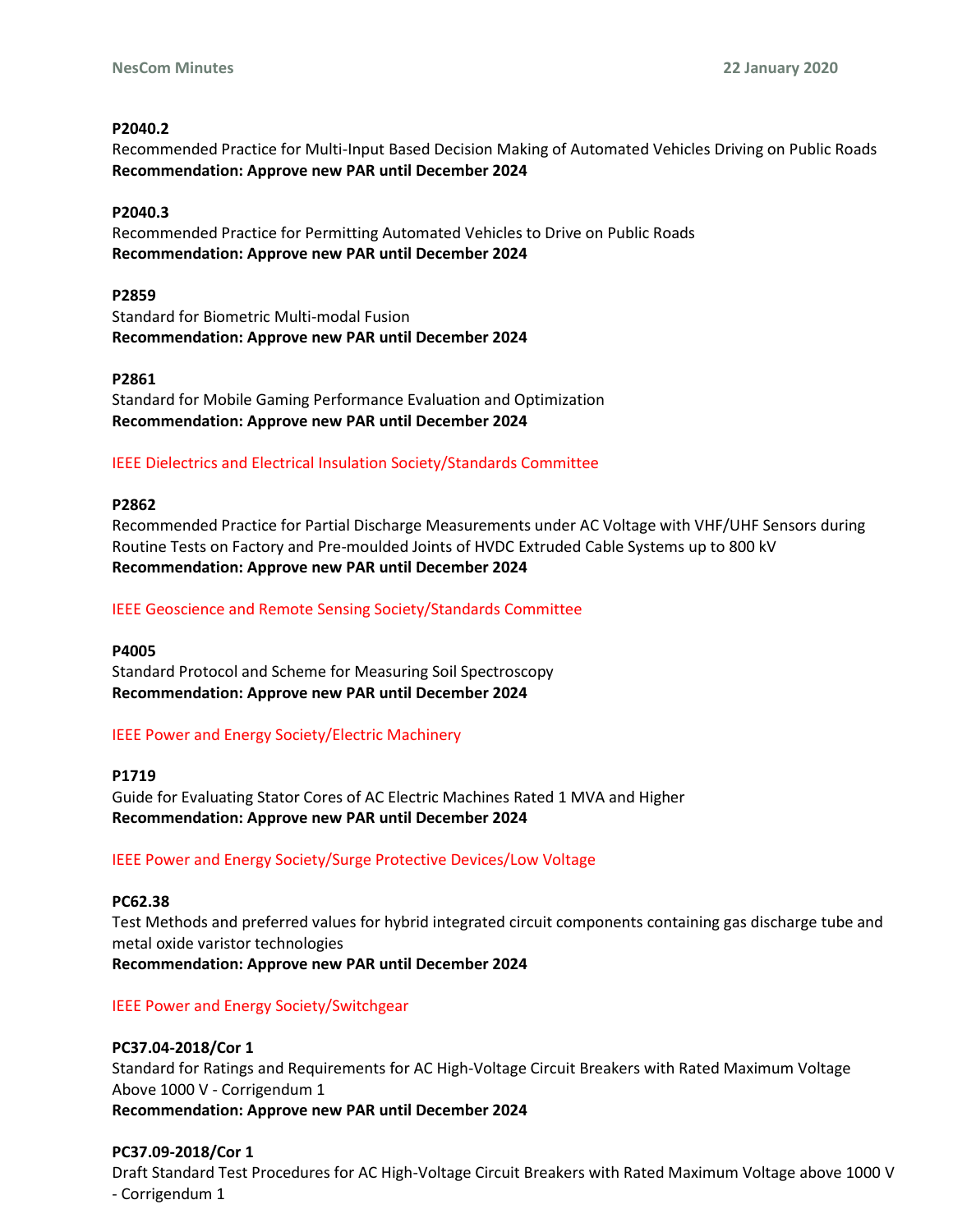#### **Recommendation: Approve new PAR until December 2024**

### **PC37.016-2018/Cor 1**

Standard for AC High Voltage Circuit Switchers Rated 15.5 kV through 245 kV - Corrigendum 1 **Recommendation: Approve new PAR until December 2024**

### IEEE Reliability Society/IEEE Reliability

**P2818** Reliability Component Stress Analysis and Derating Specification **Recommendation: Approve new PAR until December 2024**

### IEEE-SASB Coordinating Committees/SCC39 - International Committee on Electromagnetic Safety

#### **P63184**

Assessment methods of the human exposure to electric and magnetic fields from wireless power transfer systems - models, instrumentation, measurement and numerical methods and procedures (Frequency range of 1 kHz to 30 MHz)

**Recommendation: Approve new PAR until December 2024**

#### IEEE Systems, Man, and Cybernetics Society/Standards Committee

#### **P2852**

Intelligent Assessment of Safety Risk for Overhead Transmission Lines Under Multiple Operating Conditions **Recommendation: Approve new PAR until December 2024**

#### IEEE Vehicular Technology Society/Intelligent Transportation Systems

#### **P1609.13**

Wireless Access in Vehicular Environments - Reliable Data Transport Mechanisms for Multiple Receivers **Recommendation: Approve new PAR until December 2024**

#### IEEE Vehicular Technology Society/Rail Transportation Standards Committee

### **P2853**

Recommended Practice for Grounding of Traction Power Systems **Recommendation: Approve new PAR until December 2024**

### **4.4 PARs for the Revision of Standards**

# IEEE Computer Society/Design Automation

### **P2416**

Standard for Power Modeling to Enable System-Level Analysis **Recommendation: Approve PAR for the revision of a standard until December 2024**

# IEEE Computer Society/Standards Activities Board

# **P3333.1.1**

Standard for Quality of Experience (QoE) and Visual-Comfort Assessments of Three-Dimensional (3D) Contents Based on Psychophysical Studies

**Recommendation: Approve PAR for the revision of a standard until December 2024**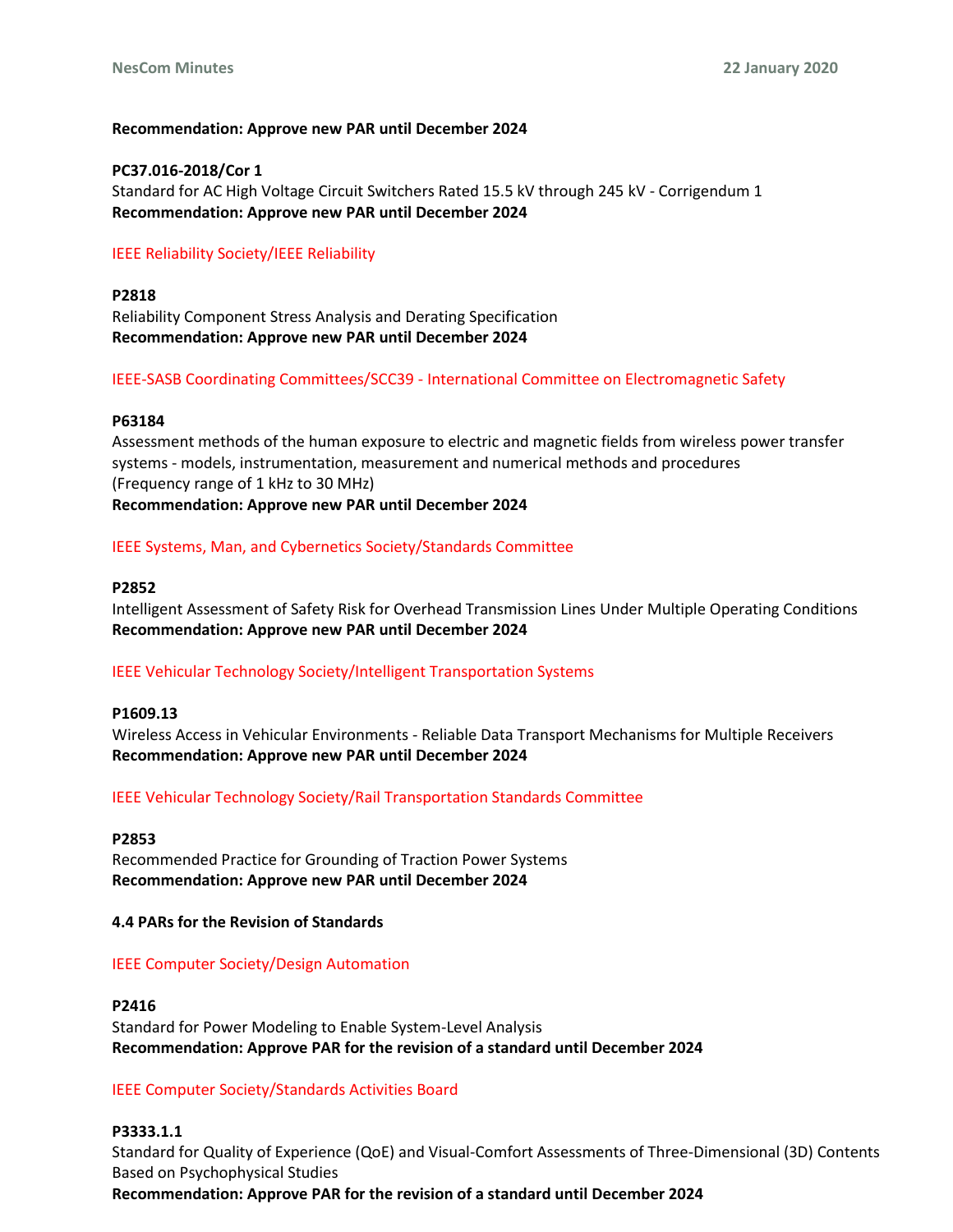### **P3333.1.2**

Standard for the Perceptual Quality Assessment of Three Dimensional (3D), Ultra High Definition (UHD) and High Dynamic Range (HDR) Contents

**Recommendation: Approve PAR for the revision of a standard until December 2024**

### IEEE Computer Society/Test Technology

**P1450.6.2** Standard for Memory Modeling in Core Test Language **Recommendation: Approve PAR for the revision of a standard until December 2024**

IEEE Industry Applications Society/Industrial & Commercial Power Systems Standards Development Committee

#### **P3007.2**

Recommended Practice for the Maintenance of Industrial and Commercial Power Systems **Recommendation: Approve PAR for the revision of a standard until December 2024**

### IEEE Power and Energy Society/Electric Machinery

#### **P95**

Recommended Practice for Insulation Testing of AC Electric Machinery With High Direct Voltage **Recommendation: Approve PAR for the revision of a standard until December 2024**

#### IEEE Power and Energy Society/Insulated Conductors

#### **P1215**

Guide for the Application of Separable Insulated Connectors **Recommendation: Approve PAR for the revision of a standard until December 2024**

#### IEEE Power and Energy Society/Substations

#### **P1267**

Guide for Development of Specifications for Turnkey Substation Projects **Recommendation: Approve PAR for the revision of a standard until December 2024**

#### IEEE Power and Energy Society/Switchgear

#### **PC37.100.1**

Standard of Common Requirements for High Voltage Power Switchgear Rated Above 1000 V **Recommendation: Approve PAR for the revision of a standard until December 2024**

#### IEEE Reliability Society/IEEE Reliability

#### **P1413**

Standard Framework for Reliability Prediction of Hardware **Recommendation: Approve PAR for the revision of a standard until December 2024**

#### **5. OLD BUSINESS**

**5.1 Ad Hoc on Review Period Comment Timeframes - Phil Winston**